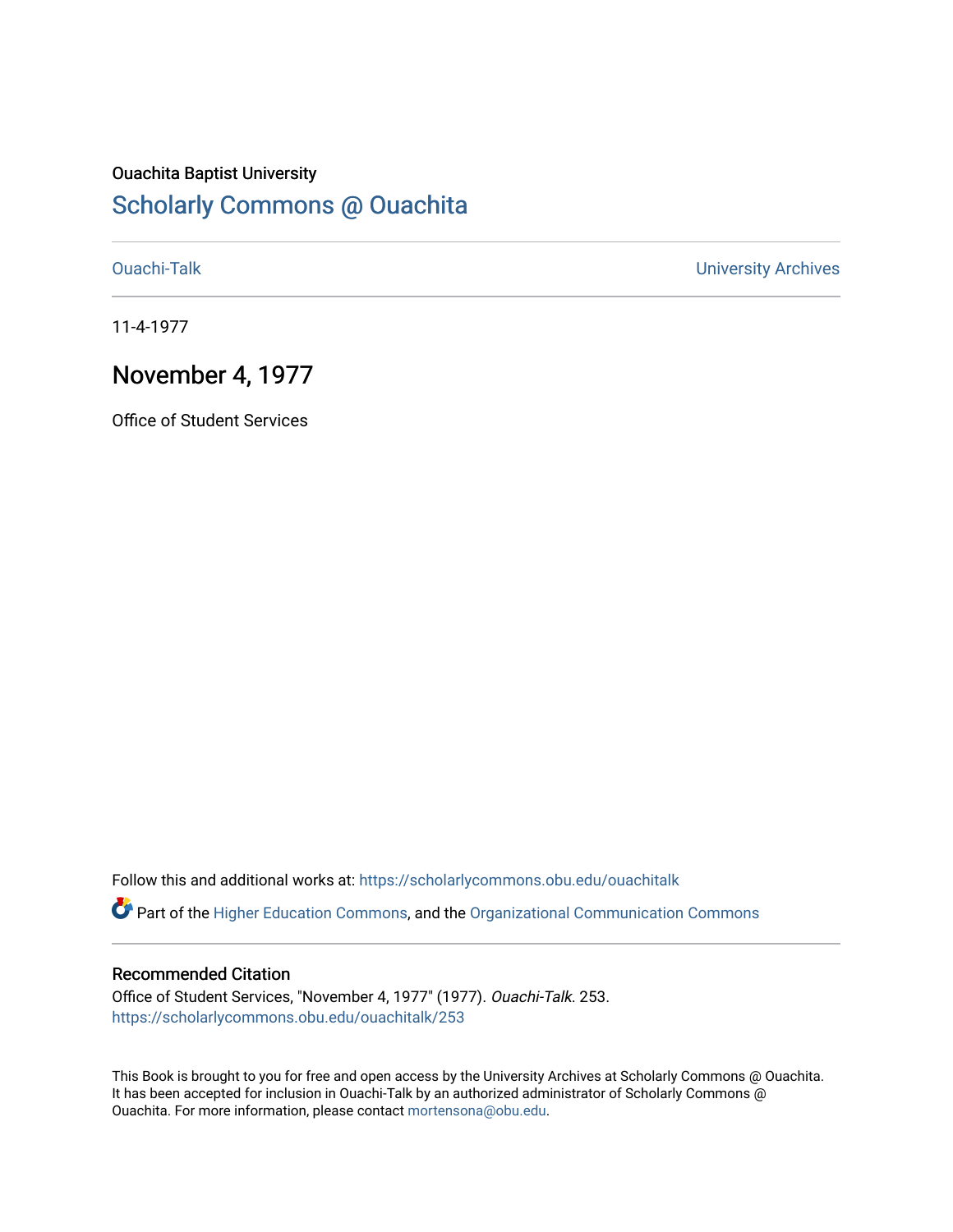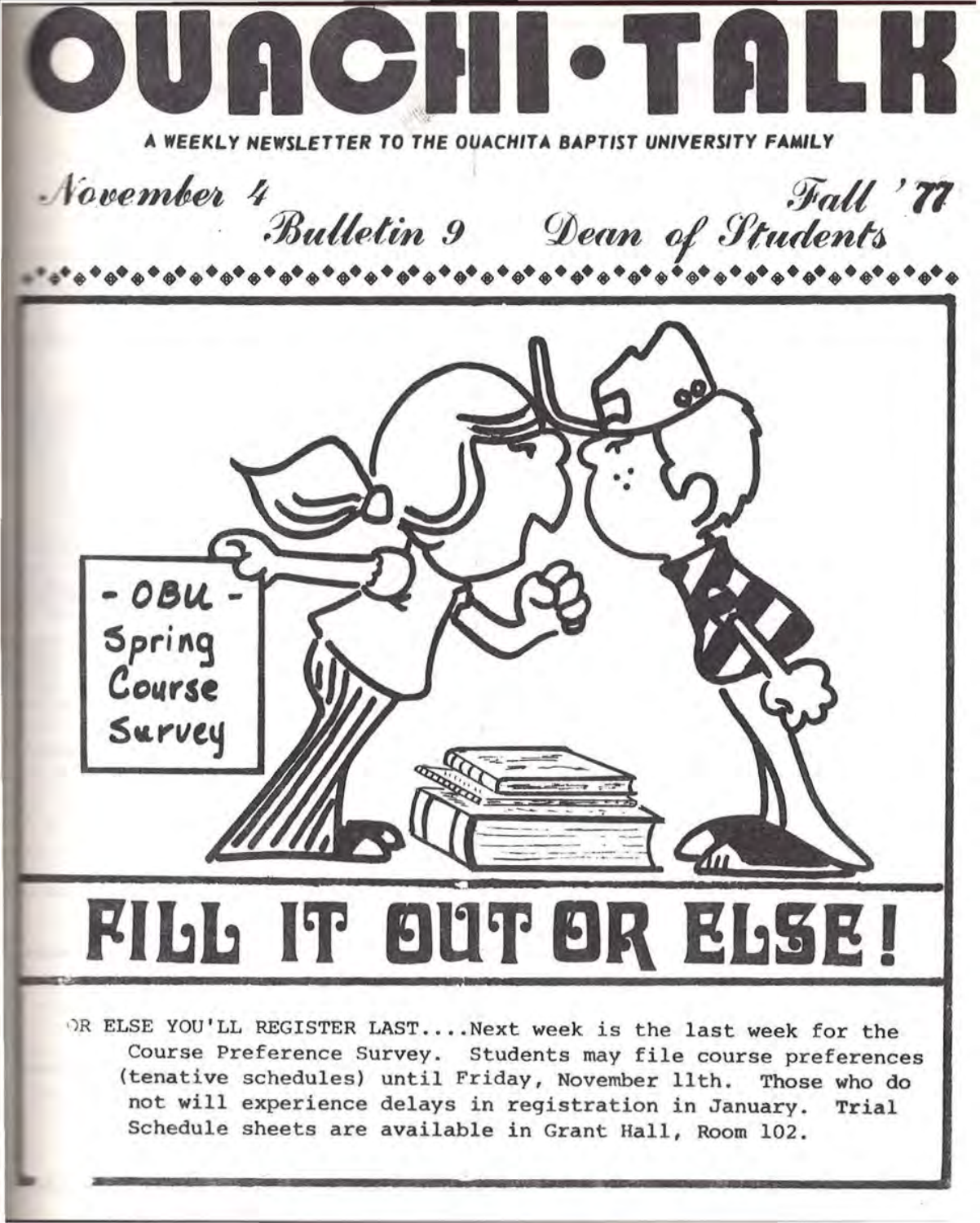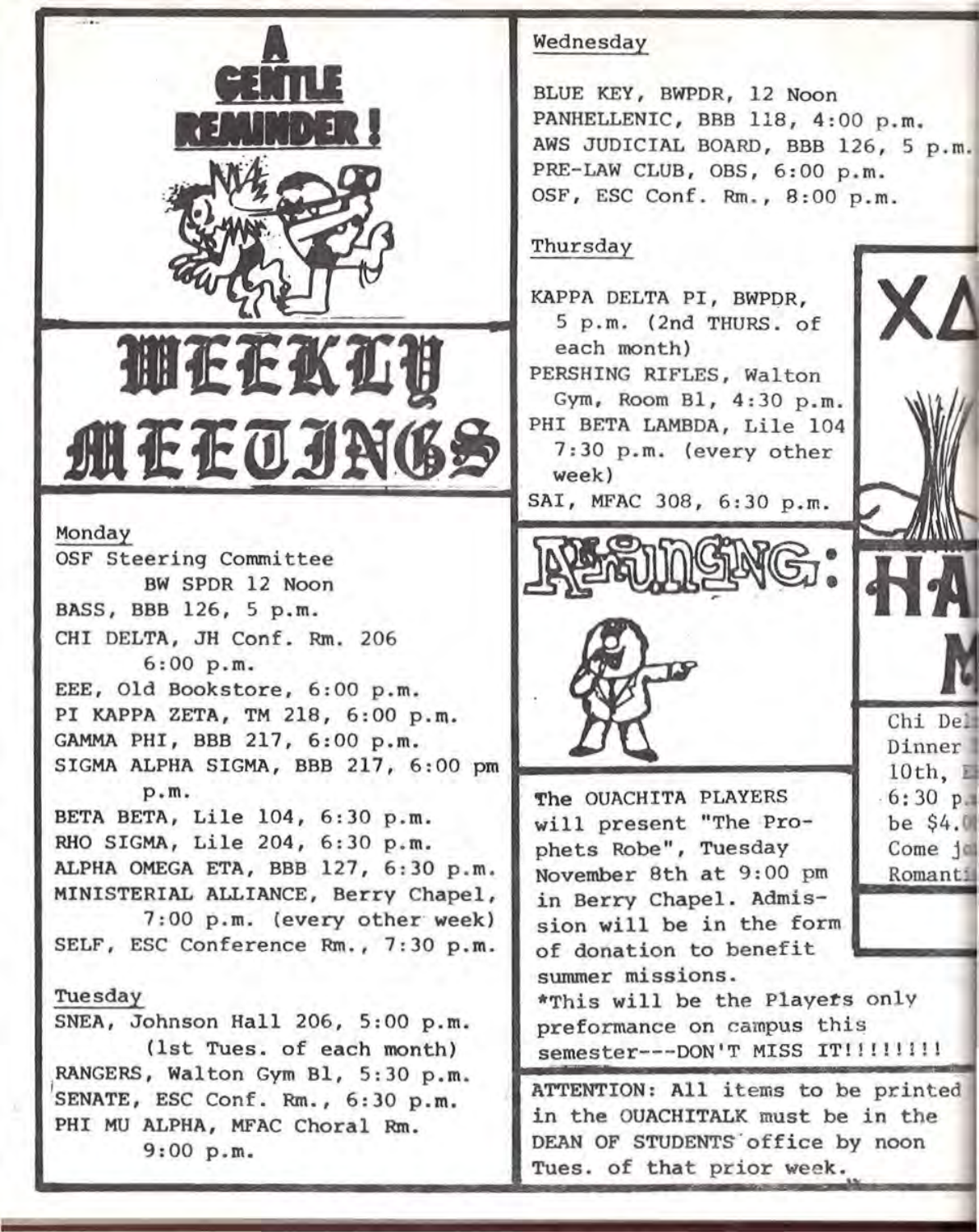

Monday, November 7th

Craft Fair, ESC Banquet Rooms and Formal Lounge, 8-5 p.m.

Tuesday, November 8th

-Craft Fair, ESC Banquet Rooms and Formal Lounge, 8-5 p.m.

-Senior Piano Recital: Claudia Garrison

-Senior Voice Recital: Dawn Gandy, MFAC Recital Hall, 5 p.m.

-SELF Last Lecture Series: Mr . Jim Ranchino, ESC,Banquet Rooms, 7:30 p.m.

**-Arkansas** Baptist State Convention

Wednesday, November 9th

-Arkansas Baptist State Convention -University Choir and Brass Ensemble

Thursday, November lOth

-OBU Swim Team: SAU, HERE, 3 p.m. -Chi Delta Harvest Moon Dinner Theater, ESC Banquet Rooms, 6:30p.m. -Arkansas Baptist State Convention

-NECAA Regional Conference, Ft. Worth, Texas

VETERANS! If you honorably completed three years or more of active duty, it may now be possible for you to obtain the gold bar of a second lieutenant by enrolling in Military Science for only two semesters. See the Professor of Military Science for further details.